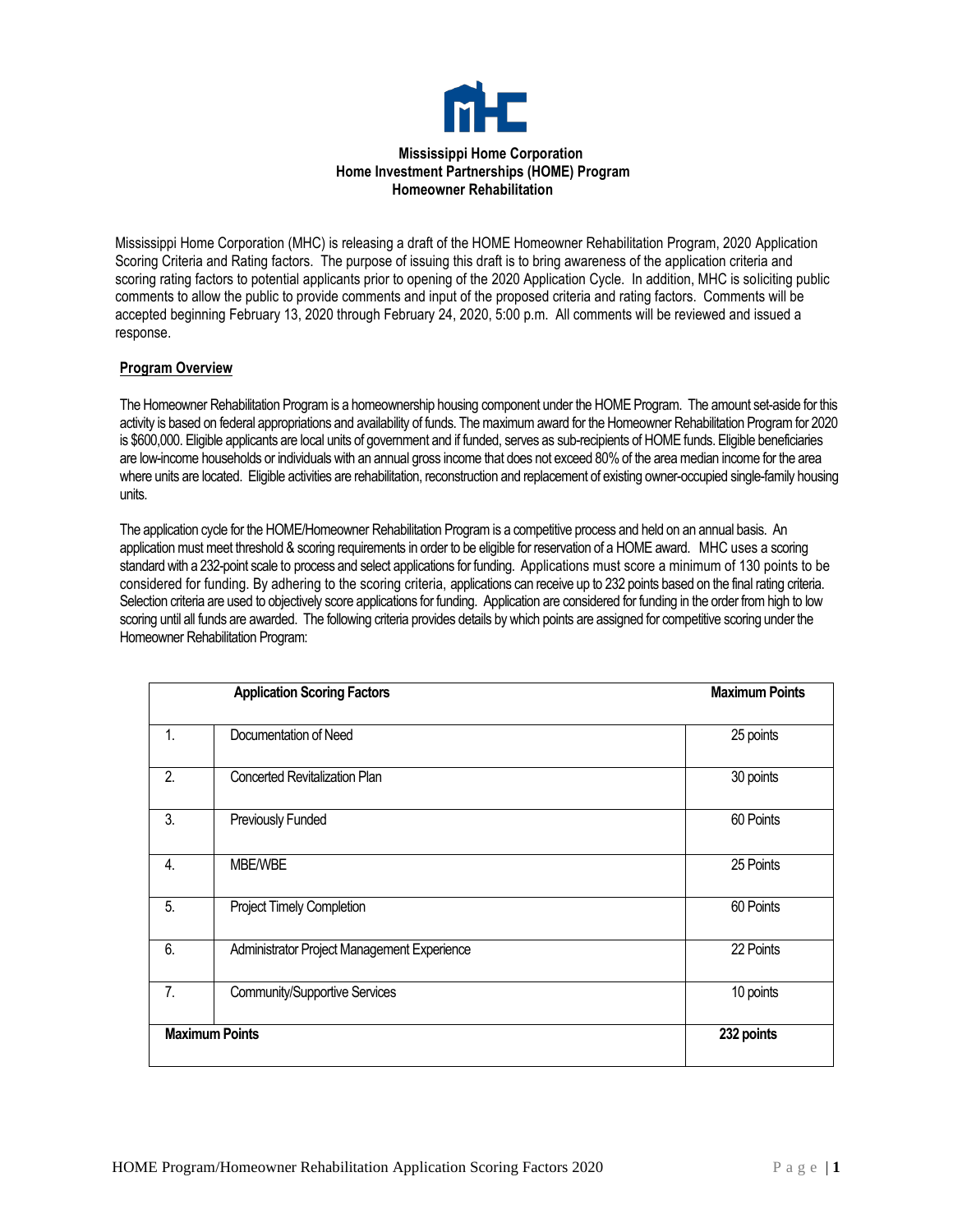### **Explanation of Rating Factors**

### **1**. **Documentation of Need Points**

MHC will review each application for the level of poverty rate by counties.

| 35<br>AE<br>above<br>ົ' – 4ບ .<br>ບບ   | クロ<br>ΔU |
|----------------------------------------|----------|
| $-34.99$<br>$25 -$                     | 17       |
| 24.99<br>⌒<br>$\overline{\phantom{0}}$ |          |

### **Documentation of Need Points \_\_\_\_\_\_**

### **2**. **Concerted Revitalization Plan- Up to 30 Points**

**Ten points** (10) may be awarded to developments located in a community that has a concerted revitalization plan. A letter from the county/city/town signed by the jurisdiction's authorized representative must be provided in the application. The letter must list significant actions the jurisdiction has implemented within the last 48 months prior to March 2020, within one and one-half (1.5) mile radius of the proposed target area of the streets or neighborhoods in which the project will take place. These actions may include, but are not limited to street overlay, park improvement, water and sewer maintenance or improvement, street lighting, vacant property demolition, construction or substantial preservation of community facilities.

**Twenty points (20)**may be awarded, if in addition to listing significant **actions**, the jurisdiction provides evidence that the target area falls within the boundaries designated in community revitalization plan.

Documentation must include:

- 1) Copy of the plan, or information on how the plan may be accessed, date adopted, evidenced by minutes of the jurisdiction;
- 2) A detailed description of actions taken within 48 months of March 2020, to carry out improvements set out in the plan;
- 3) Actions to be taken within the next 36 months following application for HOME funds to accomplish the plan;
- 4) How the housing activities proposed specifically contribute to accomplishing goals of the Revitalization Plan.
	- a) **Five (5) points** will be awarded for each proposed activity that is accompanied by evidence that funds are budgeted for the action.
	- b) **Two (2) points** will be awarded for each action that is accompanied by evidence that funds have been requested in a grant application or other proposed funding source.
	- c) **One (1) point** will be awarded for proposed actions that are not accompanied by evidence of funding.

## **Concerted Revitalization Plan Points \_\_\_\_\_\_**

## **3. Previous Funding**

| Applicants never previously funded                      | ы  |
|---------------------------------------------------------|----|
| Applicant funded prior to federal grant year 2013       | 20 |
| Applicants funded between federal grant years 2014-2019 |    |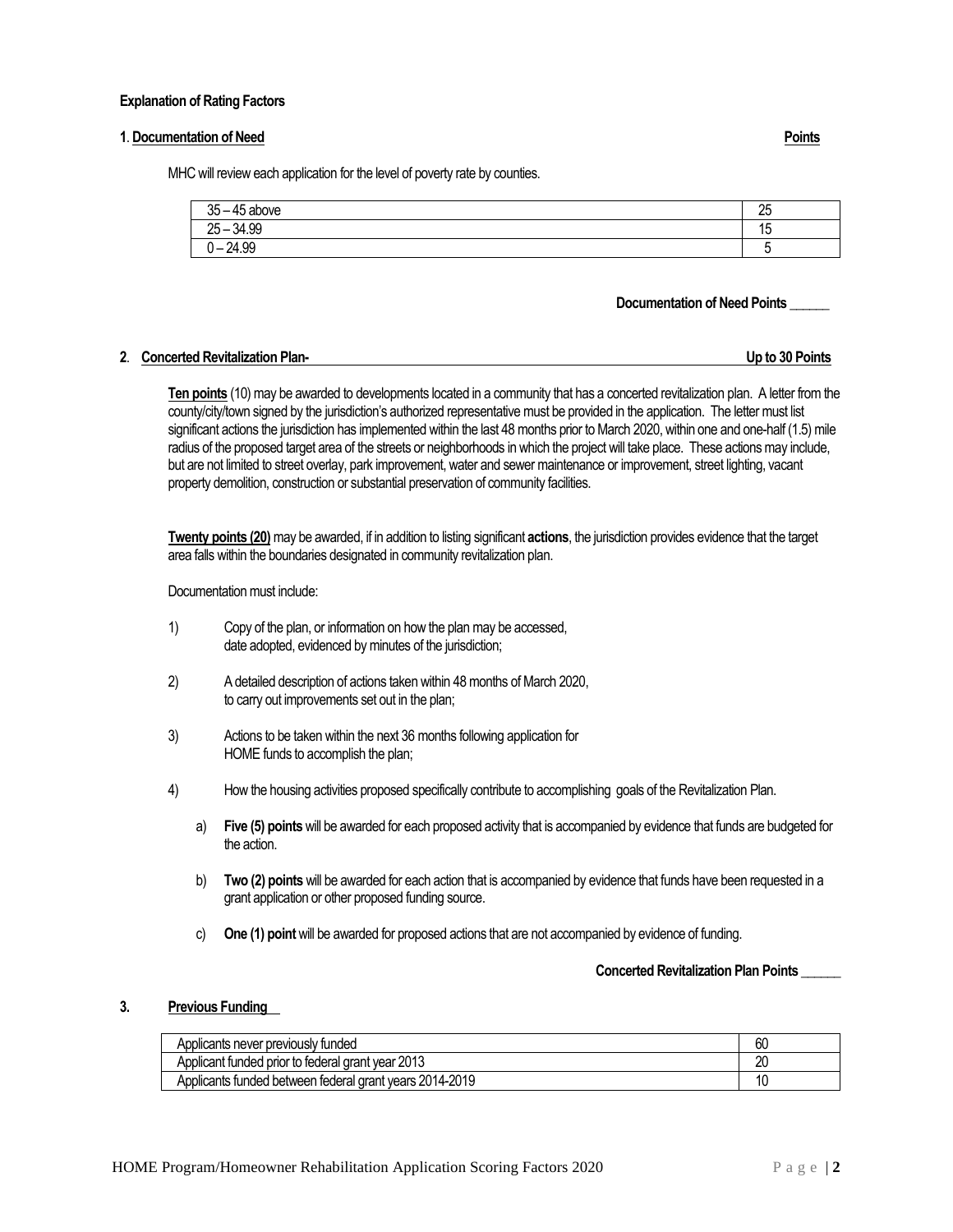# **4. MBE/WBE**

Previous participation by MBE/WBE contractors 2014-2019

| Applicants with 20% or more MBE/ WBE Participation                                                                                       | 25 |
|------------------------------------------------------------------------------------------------------------------------------------------|----|
| Applicants with 10% to 19.9% MBE/WBE Participation                                                                                       | 15 |
| Applicants with 1% to 9.9% MBE/WBE Participation                                                                                         | 10 |
| Applicant may substitute MBE/WBE performance on other HUD funded activity if jurisdiction has not received a<br>HOME grant in the period | 5  |
| No documented MBE/WBE performance on HUD-funded activities                                                                               |    |

## **MBE/WBE Points \_\_\_\_\_\_**

## **5. Project Timely Completion**

Applicants will receive points based on timely completion of previous HOME projects funded 2014-2019**. Points received will be based on the IDIS contract setup date and the date of the project closeout transmittal letter.**

| Under 12 months          | 60 |
|--------------------------|----|
| 13 months $-18$ months   | 45 |
| 19 months $-24$ months   | 30 |
| $25$ months $-30$ months | 15 |
| 31 months and bevond     |    |

 **Project Timely Completion Points \_\_\_\_\_\_**

# **6. Administrator Project Management Experience**

**Up to 22 points** will be awarded based on the project management performance with previous projects with the HOME Rehabilitation/Reconstruction program. The maximum points are as follows:

- 1) Experience 6 points
- 2) Production 10 points
- 3) Timely Completion 6 points

Points will be awarded solely to the administrator preparing the application.

**Experience:** Number of years working with HOME Program as a project manager exercising significant project responsibilities with the company or partnership administering the grant. Proof documentation for the qualifying project to include previous/current project name, year completed.

| $\overline{\phantom{a}}$<br>or more<br>vears |  |
|----------------------------------------------|--|
| 10 years<br>vears<br>$\cdot$ .               |  |
| $vears -$<br>vear                            |  |